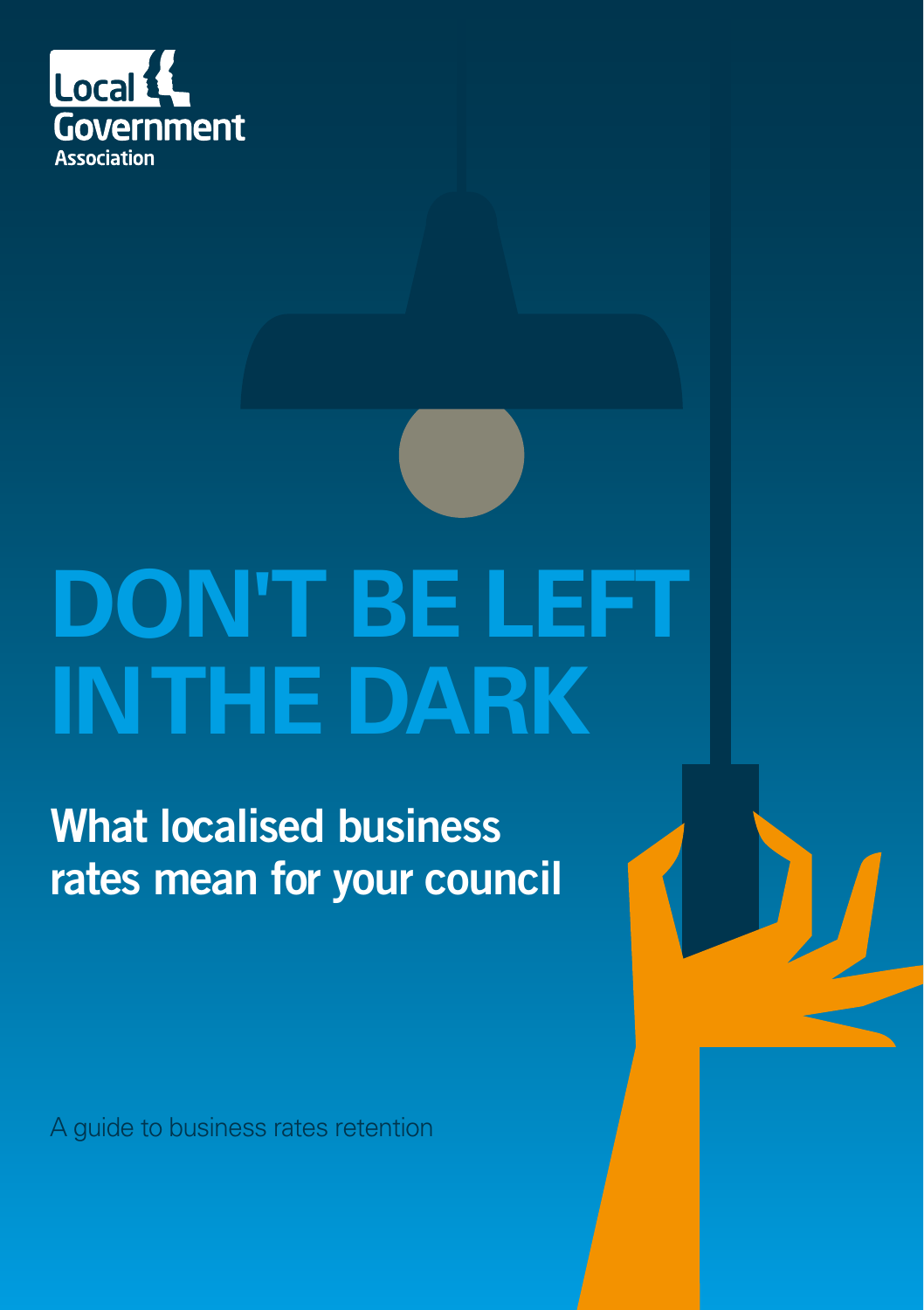## **What are business rates?**

Much like residents pay council tax, businesses pay business rates.

These rates are a tax on non-domestic properties, such as shops, offices, factories and pubs.

In 2014/15 £22.9 billion was collected in business rates<sup>1</sup>.



<sup>1</sup> Collection rates and receipts of council tax and non-domestic rates in England 2014-15 https://www.gov.uk/government/uploads/system/uploads/attachment\_data/file/440177/ Collection\_Rate\_Statistics\_Release\_July\_2015.pdf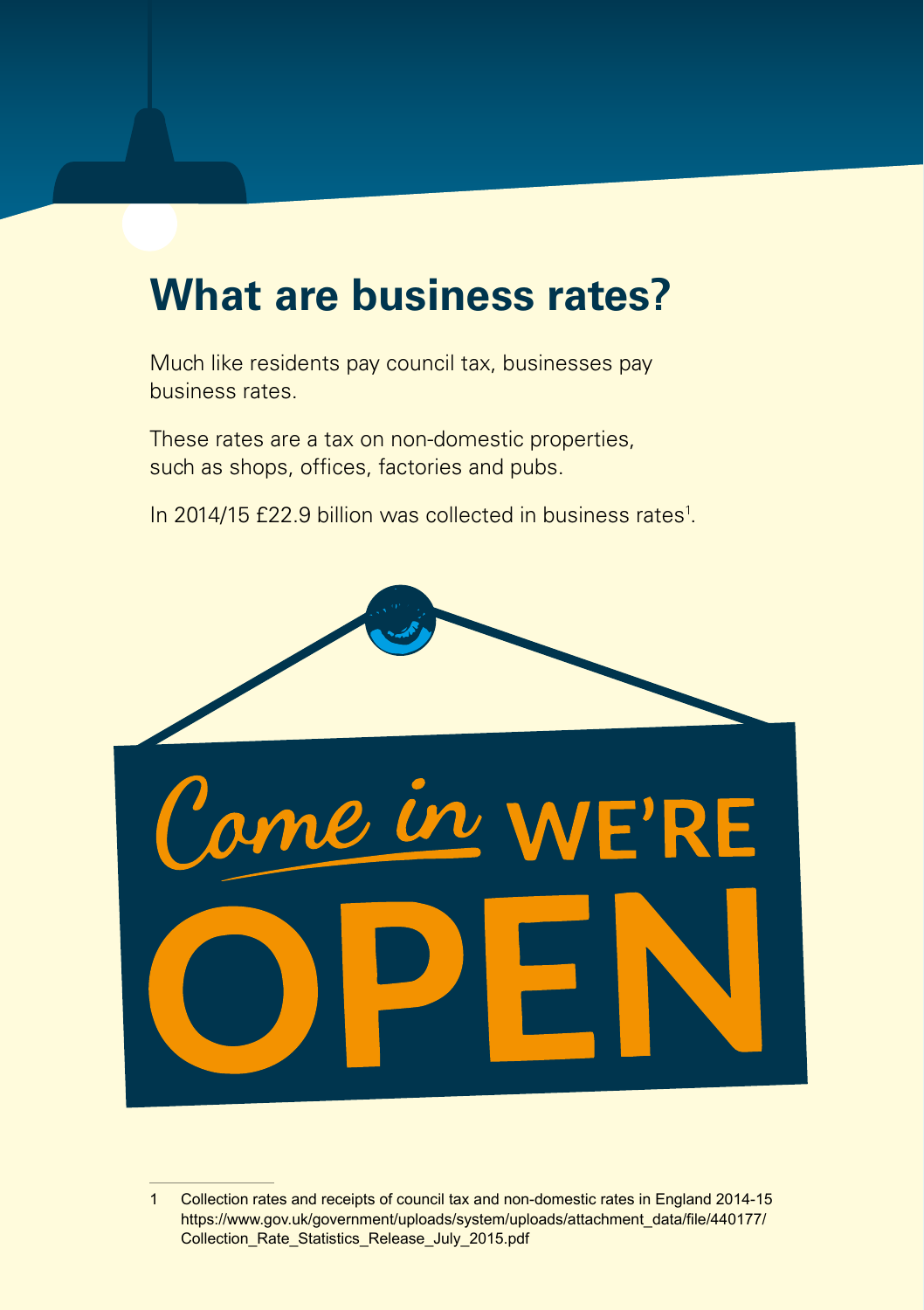## **How are they currently calculated?**

Business rates are based on a property's **Rateable Value** – that is, the estimated open market rental value given to a property by the Valuation Office Agency (VOA). This is based on factors such as the size of a property and how it's used. There are different ways of working out the Rateable Value when the property does not get rented on the open market; for example the cost of construction.

In England, business properties have historically been revalued every five years<sup>2</sup>.

Each year, the Government sets a **Multiplier** amount, which is the number of pence in every pound by which the Rateable Value is multiplied, to give the business rates owed for the year. Each year between revaluations, these multipliers change in line with inflation, unless capped or otherwise changed by the Government.

> In 2016/17, if a property's rateable value is £100,000 you would multiply this by the multiplier – which for

> > **<sup>9</sup> <sup>8</sup> <sup>7</sup>**

*£100,000 x £0.497 = £49,700*

RATEABLE VALUE X MULTIPLIER = BUSINESS RATE

**<sup>6</sup> <sup>5</sup>**

Standard businesses in 2016/17 is 49.7p:

**For example:**

2 The current period is an exception as the revaluation will take place in 2017 after a two-year postponement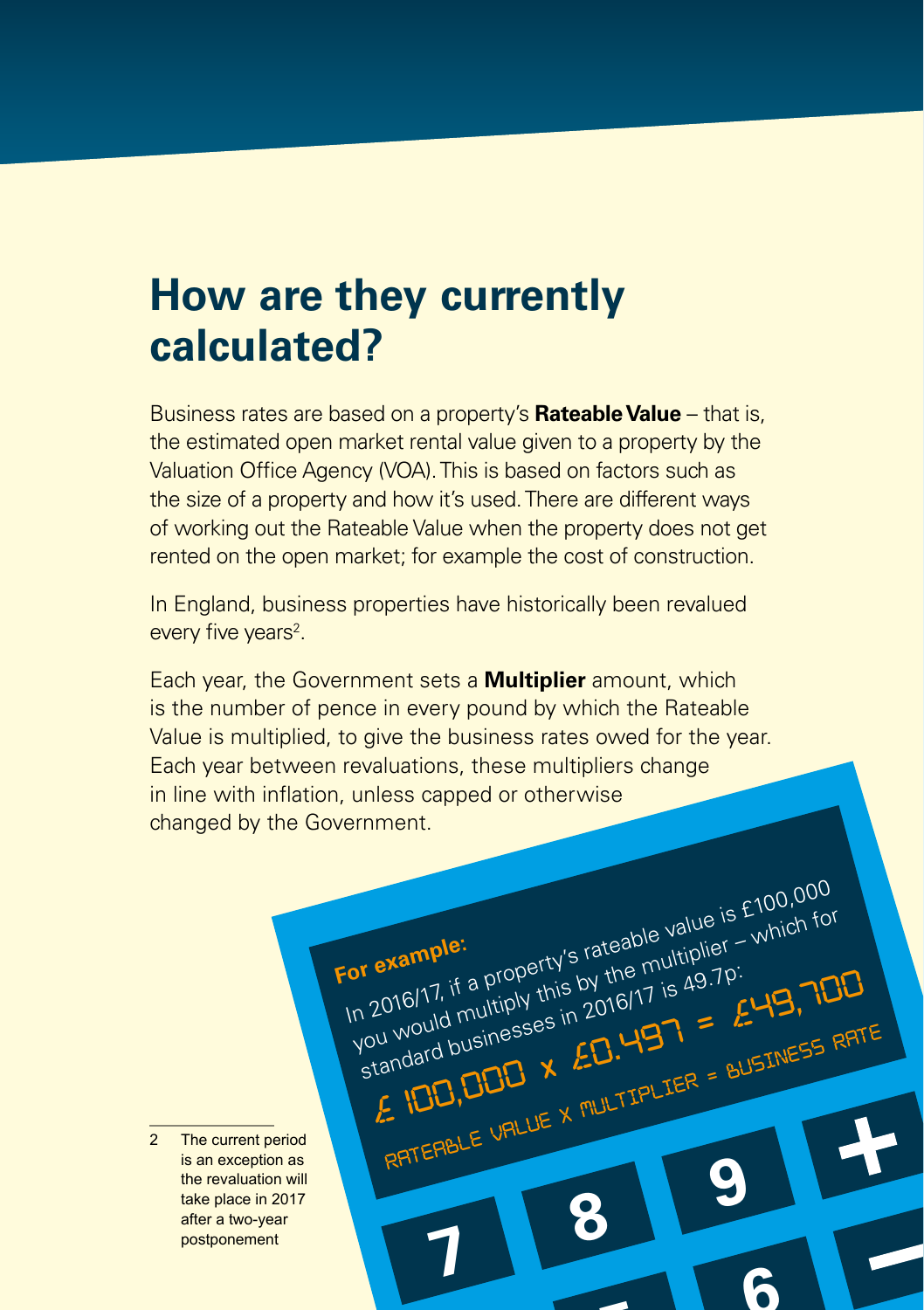# **Where do business rates go?**

#### Before 2013

- Local businesses paid business rates to councils.
- Councils paid these in to one single national pool.
- This money was distributed back to local authorities by government in the form of grants.

#### From 1 April 2013

- Local businesses pay business rates to councils.
- Councils keep 50 per cent of the business rates collected as a 'local' share3 .
- The central share is paid to government and is used to pay grants to councils including revenue support grant – the main government grant to support local authority services.
- Local government as a whole keeps the local share of business rates. The Government put a system in place to re-distribute this between councils so that councils with higher needs or less capacity to raise their own business rates are compensated.
- Individual local authorities keep 50 per cent of any growth in rates collected in their area above those projected. This is subject to a levy from government which is used to fund a safety net for local authorities who experience significant falls in business rate income.

<sup>3</sup> This is limited to revenue from properties on the 'local list', a register of business rate payers where revenue can be directly connected to a specific local authority area. Another £1 billion of business rates revenue in England is from properties on the 'central list' which normally contains national infrastructure assets such as the rail and utilities networks.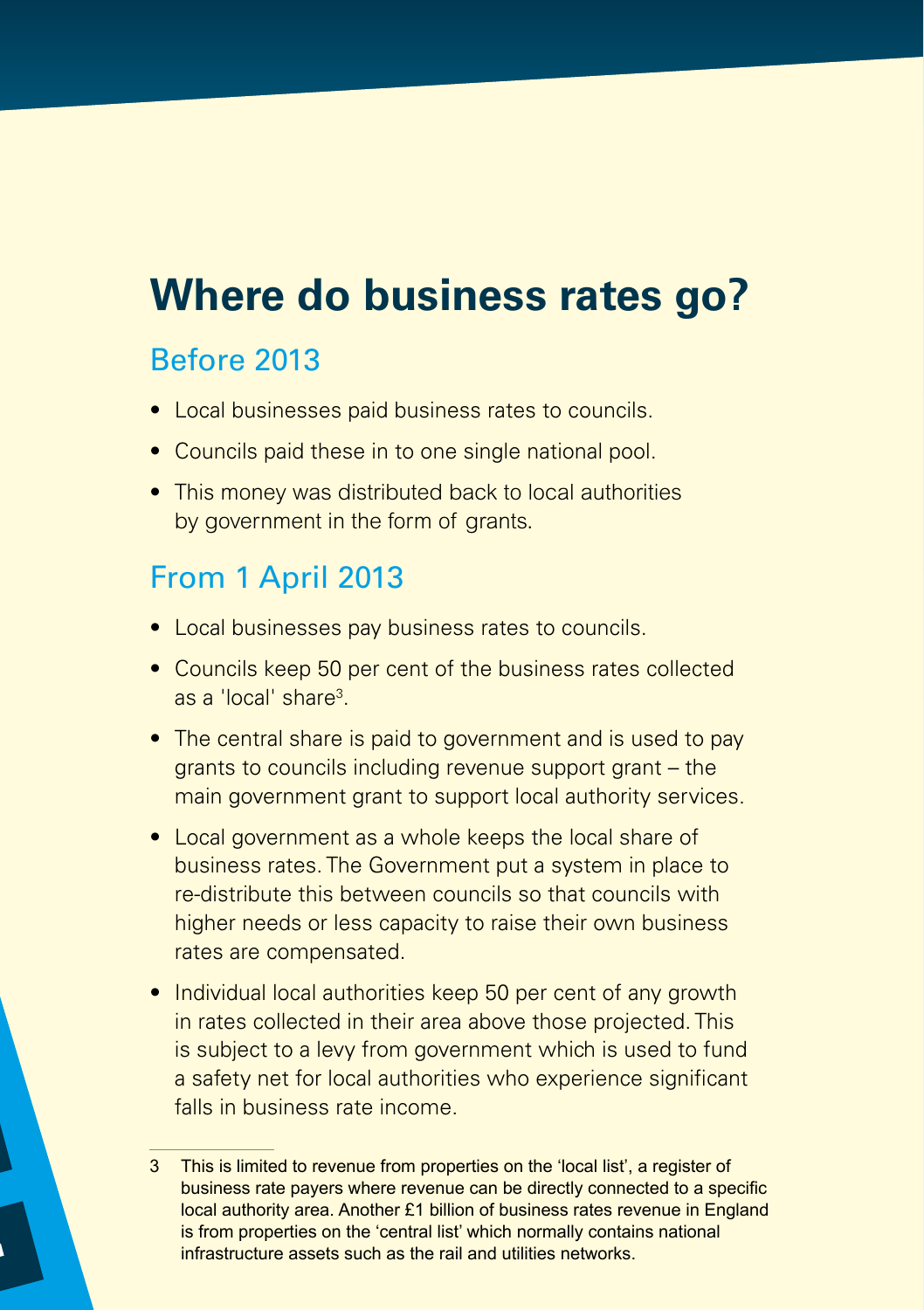# **By 2020**

In 2015, the Chancellor announced that local government as a whole would be able to keep 100 per cent of business rates by 2020.

Using Office for Budget Responsibility (OBR) forecasts,<sup>4</sup> the Government has estimated that the additional business rates kept by councils could be as much as £13 billion in 2020/21.

The Government's aim is to phase out revenue support grant and potentially some other specific grants, and transfer new responsibilities to local government at the same time as it receives additional income from business rates. This is so that the reform does not result in previously unplanned spending by the public sector as a whole and local government does not benefit financially at the point of transfer.

An example is the consideration of whether other grants, such as the public health grant, should in the future be funded from retained business rates.

As in previous years, individual councils won't keep the full amount of business rates collected in their area. There will continue to be a system of redistribution across the whole of local government to make sure that councils which have higher needs or have less capacity to raise business rates do not suffer. However, individual councils will be able to keep subsequent growth in their business rates income<sup>5</sup>.

Whilst we don't currently know exactly what the system will look like, the LGA is working with government and engaging with local authorities to consider how this could work $\rm ^6$ .

4 OBR Economic and Fiscal Outlook supplementary table 2.29 March 2016 [http://budgetresponsibility.org.uk/](http://budgetresponsibility.org.uk/download/economic-and-fiscal-outlook-supplementary-fiscal-tables-march-2016/) [download/economic-and-fiscal-outlook](http://budgetresponsibility.org.uk/download/economic-and-fiscal-outlook-supplementary-fiscal-tables-march-2016/)[supplementary-fiscal-tables-march-2016/](http://budgetresponsibility.org.uk/download/economic-and-fiscal-outlook-supplementary-fiscal-tables-march-2016/)



<sup>5</sup> Until a point of reset

<sup>6</sup> <http://www.local.gov.uk/business-rates>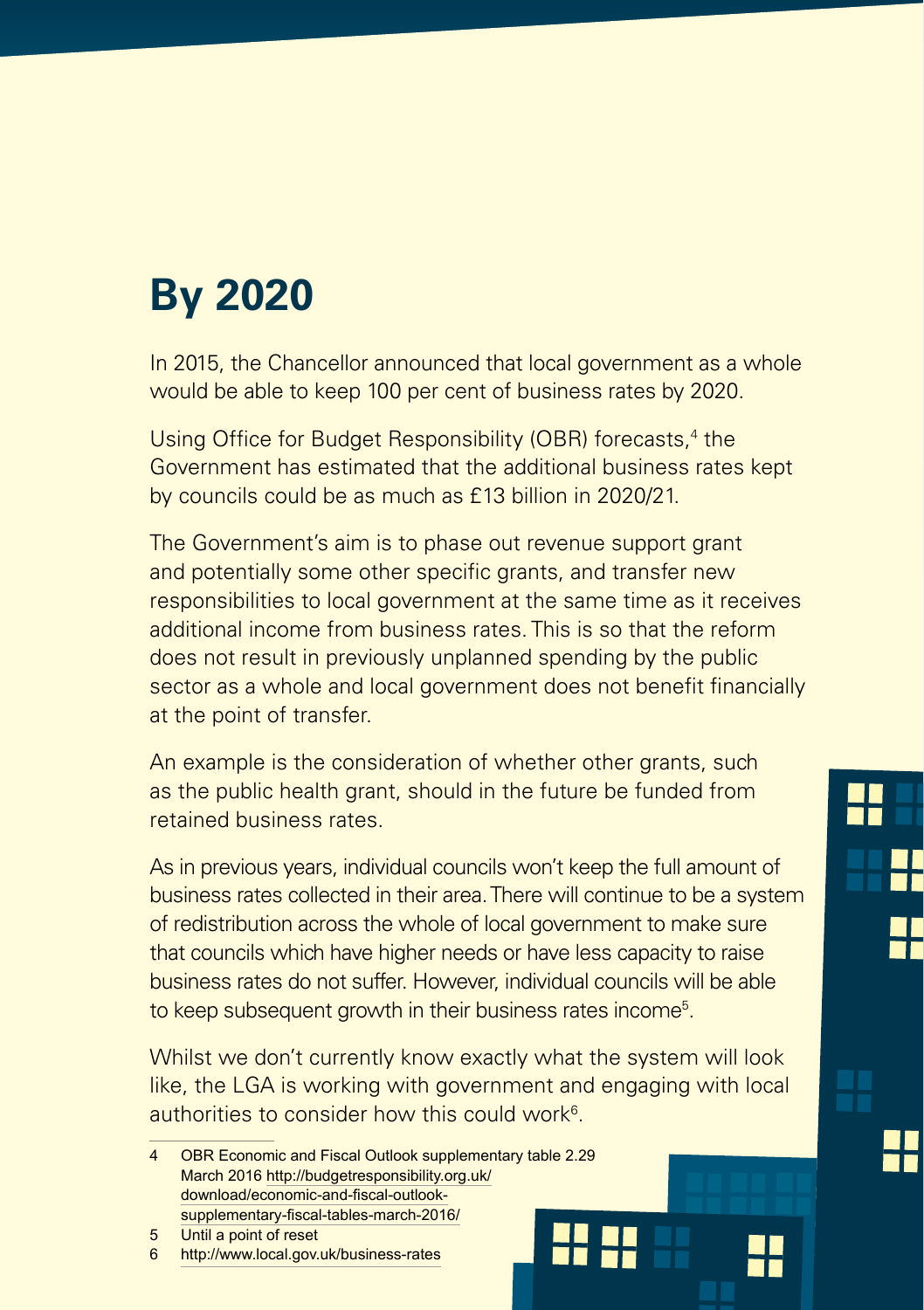# **What issues need to be addressed before the reform?**

#### New responsibilities

The Government intends the reform of business rates to be 'cost neutral'. This means that the level of public spending after the reform should remain the same as planned before the reform through phasing out revenue support grant, other specific grants and transferring new responsibilities to match the remainder of additional business rates.

The Government has stated that it wants to consult with the sector on what specific funding and responsibilities will be funded from the retention of business rates. So far, the only confirmed decisions are the phasing out of revenue support grant and the additional Transport for London capital grant. This leaves a significant sum yet to be decided upon<sup>7</sup>.

#### **Equalisation**

When introducing the system of 50 per cent business rate retention, the Government put in place a system that ensures councils with relatively higher needs but with relatively lower income from business rates receive a 'top-up'.

Equally a council whose relative income from business rates was deemed to be greater than relative need pays a 'tariff' to government.

These top-ups and tariffs balance each other out nationally and rise in line with inflation between revaluations.

In 2016, the Secretary of State for Communities and Local Government announced a full review of needs and redistribution. This will be used as the starting point for the new system when it comes into force.

#### Reducing and increasing the multiplier

The Government announced that all councils will have the flexibility to reduce the business rates multiplier in their area and combined authorities with directly elected mayors will also have the power to increase the multiplier by up to two pence in the pound. Such an increase must be agreed by the Local Enterprise Partnership (LEP) and if used, must be spent on infrastructure.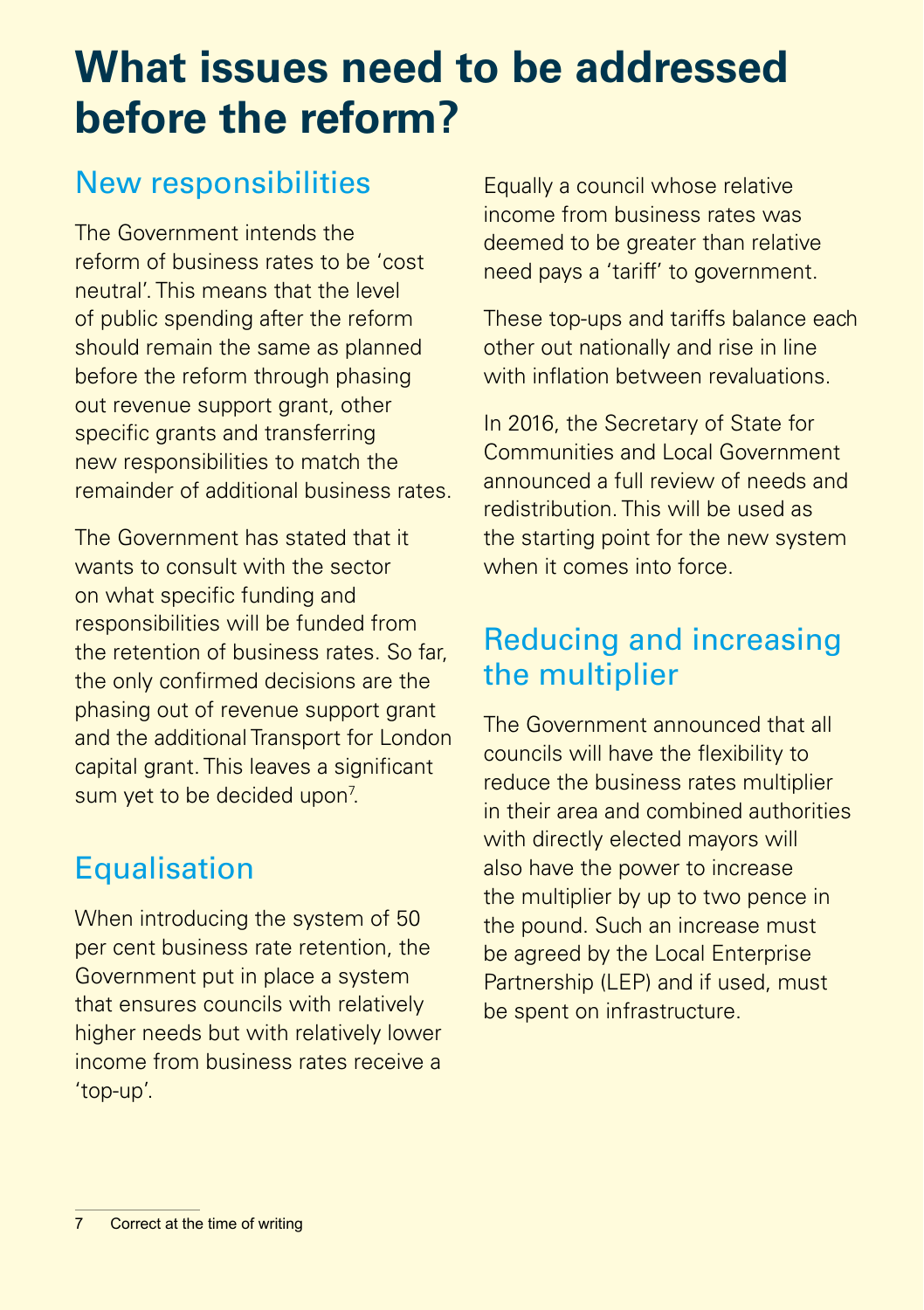#### Appeals

If a business disagrees with the VOA's assessment of a property's rateable value, they can propose changes to the VOA. They can also appeal the valuation which will be considered by an independent Valuation Tribunal. There are currently 300,000 outstanding appeals.

The number and scale of appeals are a concern for many councils. The uncertainty created by appeals means that instead of spending money on local services, they have to hold it back to ensure they can pay half of the costs of successful challenges in the future or backdated appeals.

The Government is implementing a new system for appeals from 2017 which will require business ratepayers to state their case at an earlier stage and they could be fined for incorrect or misleading information.

#### **Reliefs**

Some properties are eligible to apply for a discount on their business rates. In addition to smaller scale reliefs, the following types of businesses are eligible:

- small businesses in the 2016 Budget the Government announced that businesses with a rateable value up to £51,000 would pay lower business rates and that those below £12,000 would get 100 per cent relief
- businesses in rural areas
- $\bullet$  charities which are eligible for 80 per cent mandatory relief
- businesses in enterprise zones designated areas across England that provide tax breaks and government support to help an area in need of growth or regeneration.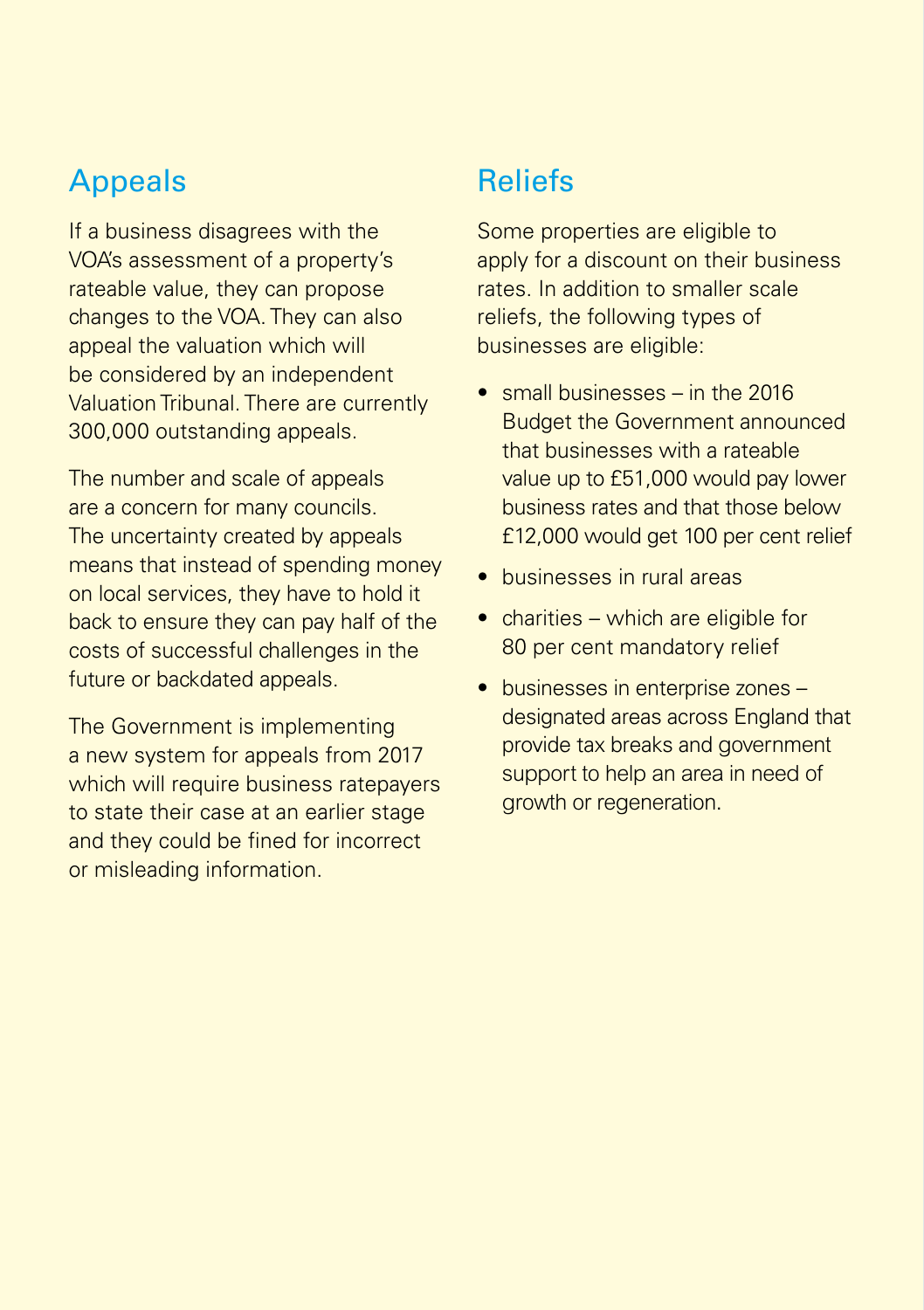

#### **Local Government Association**

Local Government House Smith Square London SW1P 3HZ

Telephone 020 7664 3000 Fax 020 7664 3030 Email info@local.gov.uk www.local.gov.uk

© Local Government Association, June 2016

For a copy in Braille, larger print or audio, please contact us on 020 7664 3000. We consider requests on an individual basis.

REF 3.3